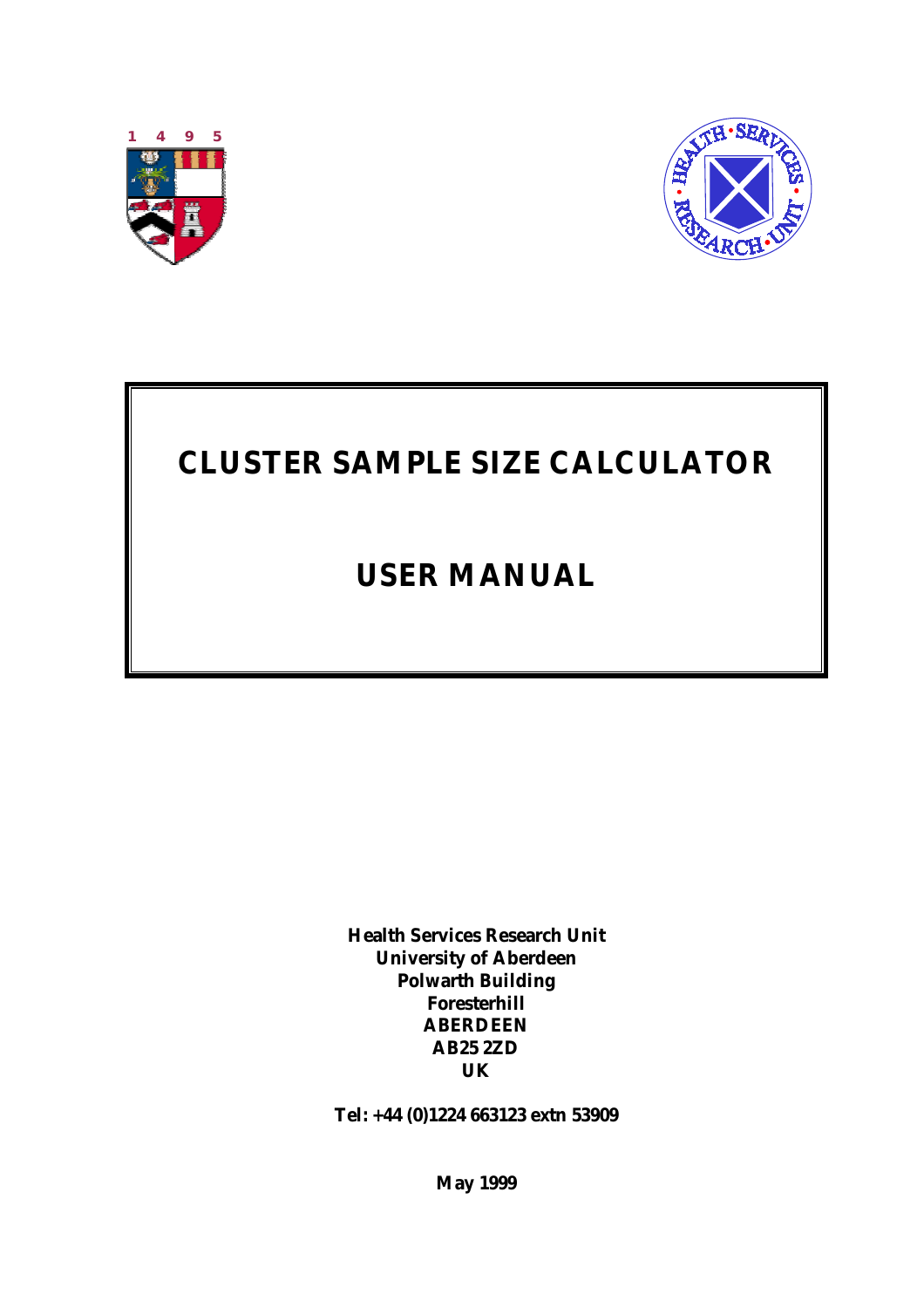#### **CLUSTER SAMPLE SIZE CALCULATOR GUIDE**

#### **Introduction**

Cluster randomised trials involve randomisation of groups of individuals such as randomisation by general practice, hospital ward or health professional.

A fundamental assumption of the patient-randomised trial is that the outcome for an individual patient is completely unrelated to that for any other patient – they are said to be 'independent'. This assumption is violated when cluster randomisation is adopted, because patients within any one cluster are more likely to respond in a similar manner. For example, the management of patients in a single hospital is more likely to be consistent than management across a number of hospitals.

A statistical measure of this intracluster dependence is the 'intracluster correlation coefficient' (ICC) which is based on the relationship of the between to within-cluster variance. For example, in a study which randomised by hospital, the ICC would be high if the management of patients within hospitals was very consistent but there was wide variation in practice across hospitals.

Standard sample size formulae also assume that the outcomes for each patient are independent. With cluster RCTs, the use of these formulae will result in sample size estimates which will be too small, resulting in under-powered studies.

The Health Services Research Unit at Aberdeen University has developed software to help address this problem. Sample Size Calculator (SSC) is a Windows based software package that will make corrections to an unadjusted sample size. Accounting for ICC and cluster size, for both continuous and binary data, SSC will give the number of clusters of a certain size needed to detect a significance difference between to equally sized groups .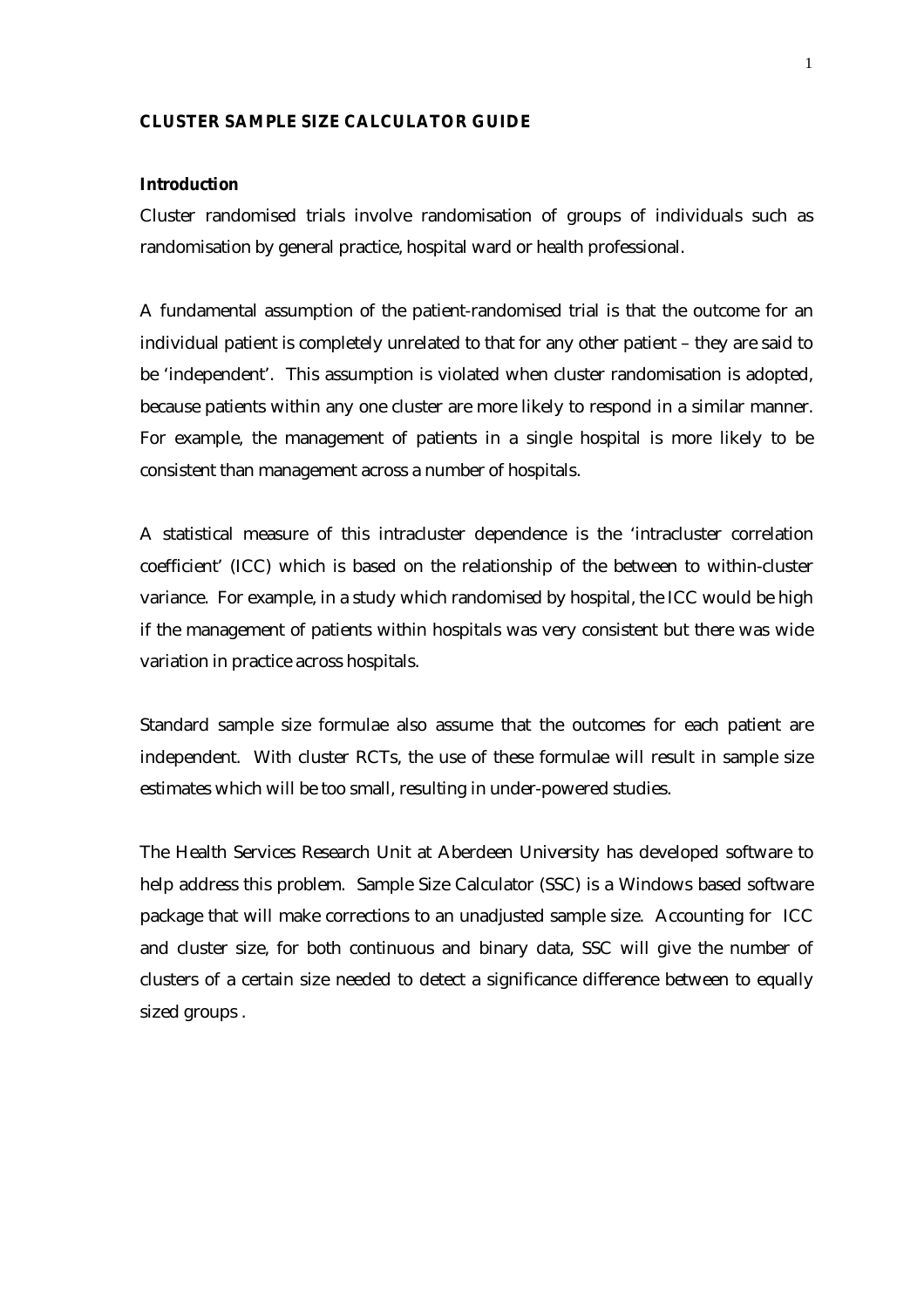#### **Sample Size Calculations**

To start a calculation, click on File and select New Sample Size. This will bring up the following window.



### **Means**

Say we wish to test for a difference between two groups of continuous data, control and experiment, for a certain intervention. The intervention, a clinical guideline written for the management of blood pressure, is to be randomised at the ward level, and all relevant patients in the active ward managed according to the guideline. A drop of 5mm Hg is deemed to be the clinically significant difference, previous literature estimates the standard deviation of blood pressure in each group is estimated at 15 mm Hg . We wish to know the required sample size to detect this difference (with 5% significance and 80% power). We know that the average cluster (ward) size is 15.

First of all click on the Means tab to select a calculation for continuous data. These values are entered into the sample size calculator by clicking in the appropriate box and typing in the values:

- 5 in *Min.Diff* (minimum difference detectable)
- 15 in *Std.Dev* (standard deviation)

The power and significance default settings are 5% and 80% respectively.

Click on *Calculate* to carry out the calculation.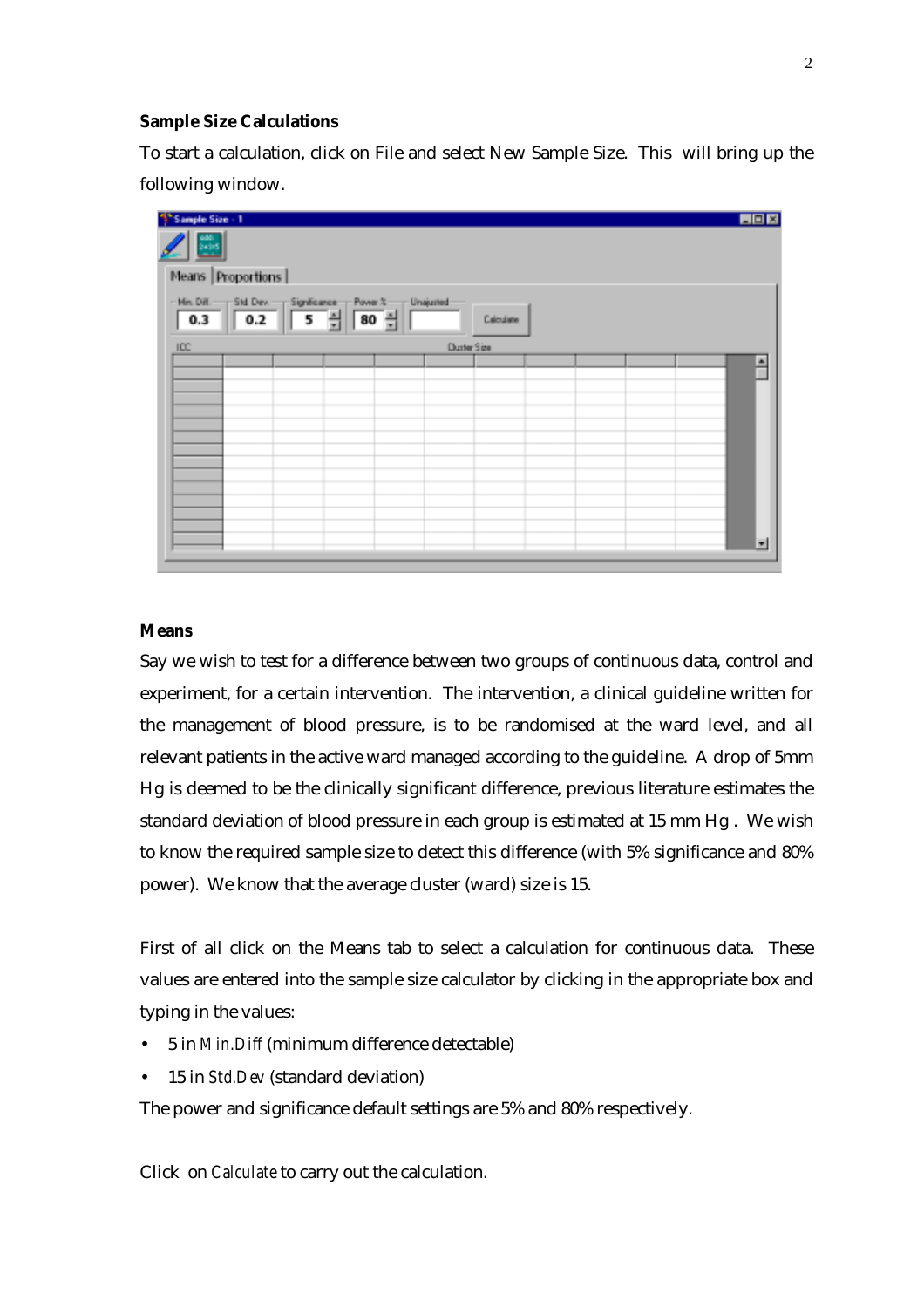| <sup>4</sup> Sample Size - 1<br>odd:<br>$2 + 3 + 5$<br>حد |                 |                   |               |                  |                     |           |                 |     | <b>LDX</b> |
|-----------------------------------------------------------|-----------------|-------------------|---------------|------------------|---------------------|-----------|-----------------|-----|------------|
| Means Proportions                                         |                 |                   |               |                  |                     |           |                 |     |            |
| Min. Diff.<br>5                                           | Std. Dev.<br>15 | Significance<br>5 | Power %<br>80 | Unajusted<br>282 |                     | Calculate |                 |     |            |
| ICC                                                       |                 |                   |               |                  | <b>Cluster Size</b> |           |                 |     |            |
|                                                           | $\sqrt{5}$      | 10                | 15            | 20               | 30 <sup>1</sup>     | 50        | 75              | 100 |            |
| 0.01                                                      | 60              | 32                | 22            | 18               | 14                  | 10        | 8               | 6   |            |
| 0.02                                                      | 62              | 34                | 26            | 20               | 16                  | 12        | 10              | 10  |            |
| 0.03                                                      | 64              | 36                | 28            | 24               | 18                  | 14        | 14              | 12  |            |
| 0.04                                                      | 66              | 40 <sub>1</sub>   | 30            | 26               | 22                  | 18        | 16              | 14  |            |
| 0.05                                                      | 68              | 42                | 32            | 28               | 24                  | 20        | 18              | 18  |            |
| 0.06                                                      | 70              | 44                | 36            | 32               | 26                  | 24        | 22              | 20  |            |
| 0.07                                                      | 74              | 46                | 38            | 34               | 30                  | 26        | 24              | 24  |            |
| 0.08                                                      | 76              | 50                | 40            | 36               | 32                  | 28        | 28              | 26  |            |
| 0.09                                                      | 78              | 52                | 44            | 40               | 34                  | 32        | 30 <sup>°</sup> | 28  |            |
| 0.1                                                       | 80              | 54                | 46            | 42               | 38                  | 34        | 32              | 32  |            |
| 0.11                                                      | 82              | 58                | 48            | 44               | 40                  | 38        | 36              | 34  |            |
| 0.12                                                      | 84              | 60                | 52            | 48               | 44                  | 40        | 38              | 38  |            |
| 0.13                                                      | 86              | 62                | 54            | 50               | 46                  | 42        | 40              | 40  |            |
| $\blacksquare$                                            |                 |                   |               |                  |                     |           |                 |     |            |

The *Unadjusted* box now gives the total sample size required to detect the difference, 282 patients, ignoring the effect of clustering.

The table contains the *total* number of clusters (assuming a two-arm trial) needed for differing ICCs and cluster sizes. Cluster sizes are along the top and ICCs are listed down the side. The cluster size is the average cluster size, in this case average ward size. The ICC needs to be estimated, either from literature, from a pilot study or from similar studies in the past. At present there is little empirical evidence of sizes and factors affecting size, although there is a database of ICC estimates calculated from implementation datasets available through the HSRU web-site address: **http://www.abdn.ac.uk/public\_health/hsru/sampsize.html.**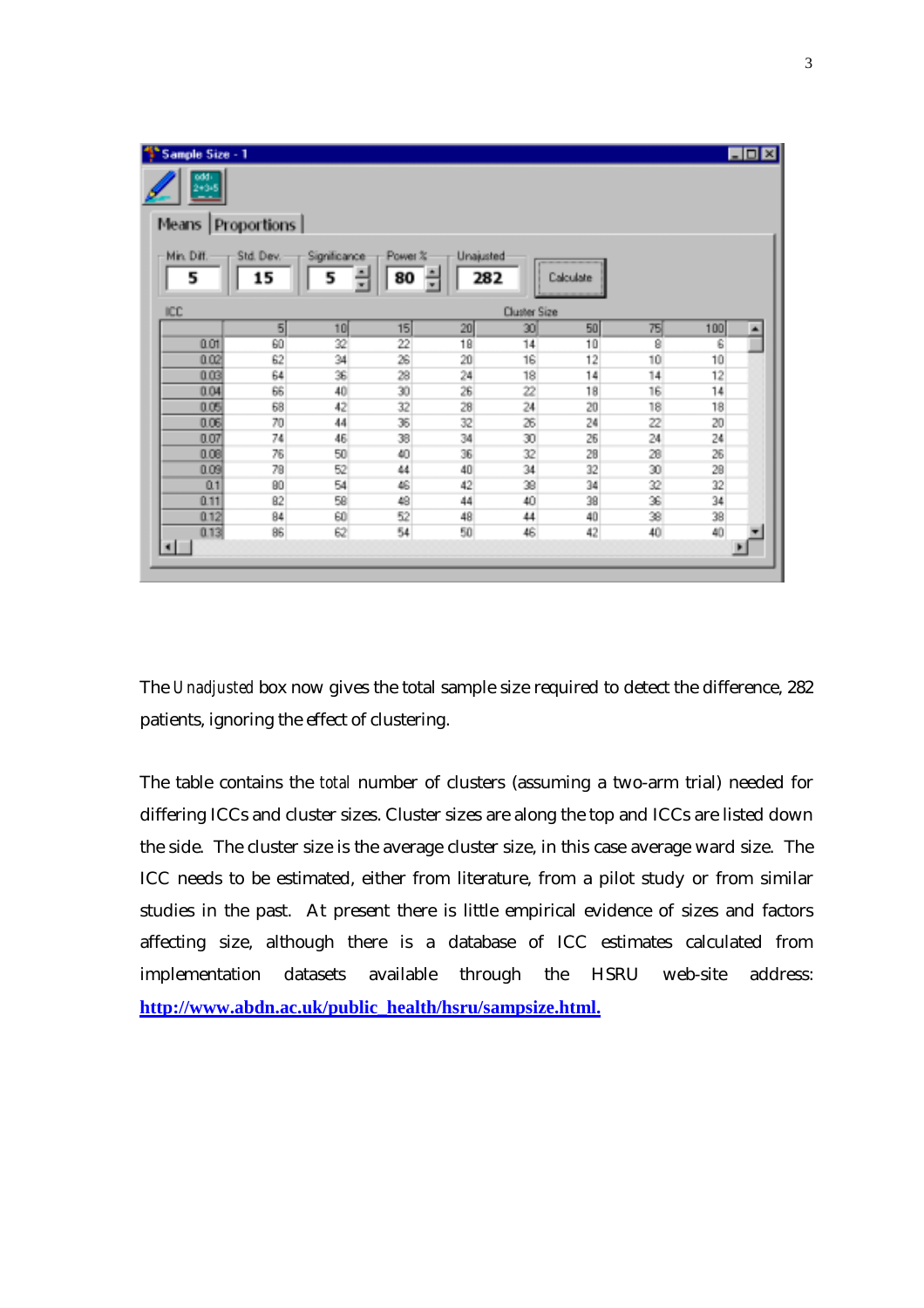Let us assume an ICC of 0.01. From the table we can see that for an ICC of 0.01, and a cluster size of 15, the number of clusters required to achieve the adequate statistical power is 22 (resulting in an increase in the number of patients required from 282 to 330).

The sample size calculator uses the Design Effect<sup>1</sup> or Variance Inflation Factor<sup>2</sup> formula to make adjustments to the standard sample size calculations (see appendix for details).

The cluster sizes need not be confined to the pre-set values. Clicking on the *pencil* icon brings up small boxes above the columns. Entering values here allows us to define cluster sizes that differ from the default settings.

#### **Proportions**

For dichotomous data the outcome has only two categories, for example guideline compliance/non-compliance. Say we want to look at the difference in compliance rates for a guideline after the introduction of computer generated reminders. We have two groups, control and intervention. The intervention is randomised at the hospital level to minimise the risk of contamination from one group to the other. At baseline the compliance rate is 50%, and we are looking to see an improvement of 30% in the intervention group. The average cluster size is 23 and we have an estimation, say from literature, of 0.3 for the ICC in this case.

Click on *File* and select *New Sample Size*. When the window opens click on the *Proportions* tab. Enter:

- in the Control Grp. box (control group proportion) and
- in the Exp. Grp. box (experimental group proportion)

In this example we want a significance level of 0.01. Clicking on the down arrow to the right hand side of the Significance box will cycle the significance level through standard values. Alternatively we can click in the box and enter the new value.

Click on *Calculate*.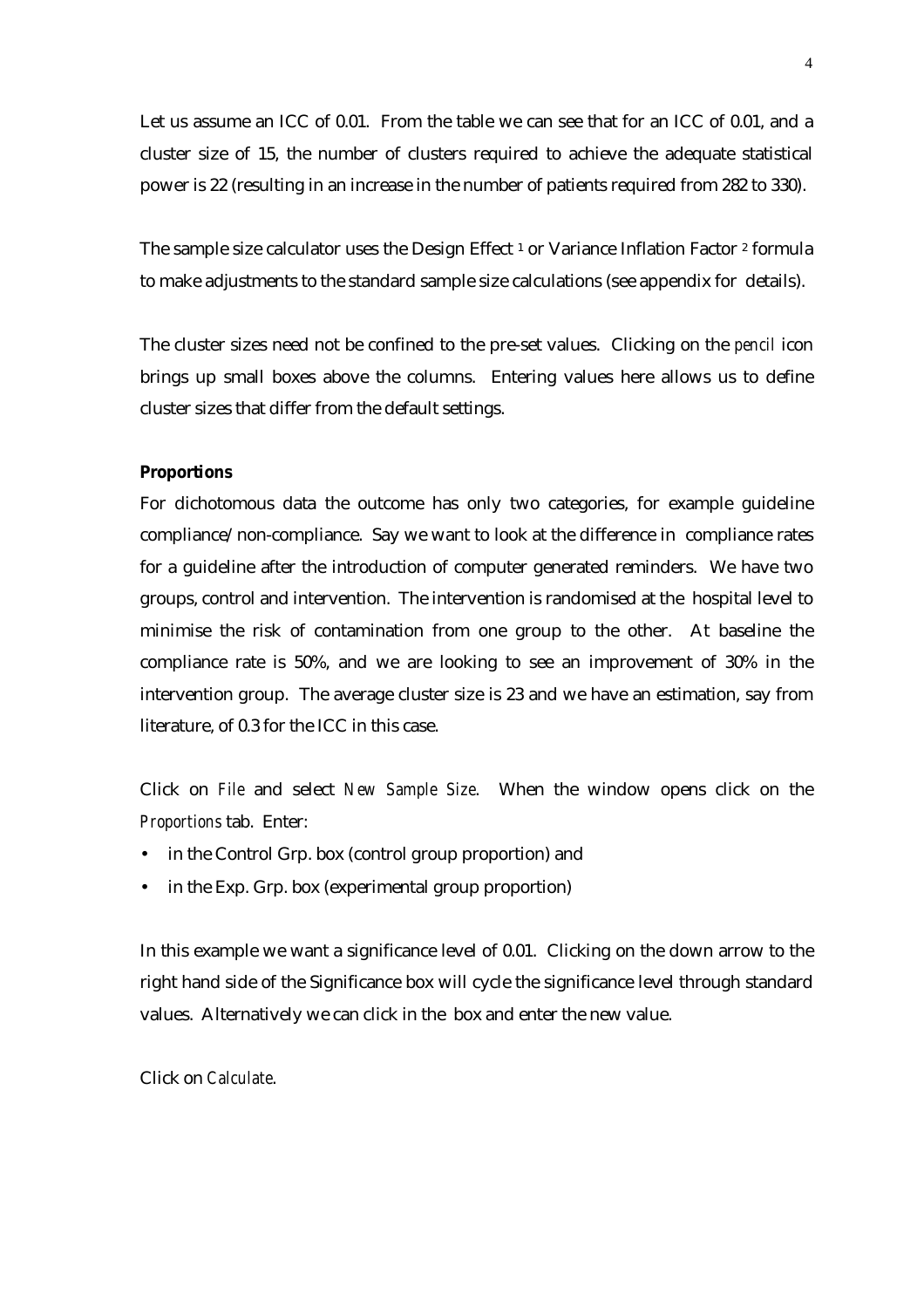| Sample Size - 1                |    |                   |                    |                  |              |                                         |        |     | $\Box$ o $\times$ |
|--------------------------------|----|-------------------|--------------------|------------------|--------------|-----------------------------------------|--------|-----|-------------------|
| odd -<br>240+5                 |    |                   |                    |                  |              |                                         |        |     |                   |
| Means Proportions              |    |                   |                    |                  |              |                                         |        |     |                   |
| Control Grp. - Exp. Grp.<br>.5 | .8 | Significance<br>1 | Power %<br>80<br>÷ | Unajusted<br>116 |              | Calculate                               |        |     |                   |
| ICC                            |    |                   |                    |                  | Cluster Size |                                         |        |     |                   |
|                                | 5  | 10                | 15                 | 20               | 30           | 50                                      | 75     | 100 |                   |
| 0.01                           | 26 | 14                | 10                 | 8                | 6            | 4                                       | 4      | 4   |                   |
| 0.02                           | 26 | 14                | 10                 | 10 <sub>1</sub>  | 8            | 6                                       | 4      | 4   |                   |
| 0.03                           | 26 | 16                | 12                 | 10 <sub>1</sub>  | 8            | 6                                       | 6<br>8 | 6   |                   |
| 0.04                           | 28 | 16                | 14                 | 12               | 10           | B)                                      |        | 6   |                   |
| 0.05                           | 28 | 18                | 14                 | 12               | 10           | 10                                      | 8      | 8   |                   |
| 0.06                           | 30 | 18                | 16                 | 14               | 12           | 10                                      | 10     | 10  |                   |
| 0.07                           | 30 | 20 <sup>°</sup>   | 16                 | 14               | 12           | 12                                      | 10     | 10  |                   |
| 0.08                           | 32 | 20                | 18                 | 16               | 14           | 12                                      | 12     | 12  |                   |
| 0.09                           | 32 | 22                | 18                 | 16               | 14           | 14                                      | 12     | 12  |                   |
| 0.1                            | 34 | $\overline{24}$   | 20                 | 18.              | 16           | 14                                      | 14     | 14  |                   |
| 0.11                           | 34 | 24                | 20                 |                  | ᠇ᢦ           | Total number of clusters required<br>ŦU | 16     | 14  |                   |
| 0.12                           | 36 | 26                | 22                 | 20 <sub>1</sub>  | 18           | 16                                      | 16     | 16  |                   |
| 0.13                           | 36 | 26                | 22                 | 22               | 20           | 18                                      | 18     | 18  |                   |
| ⊣                              |    |                   |                    |                  |              |                                         |        |     |                   |

To enter our average cluster size, 23, click on the *Pencil* icon to bring up the boxes for manual entry of cluster size. Select a box and type in 23. (It does not matter which box you select). Clicking on *calculate* again will adjust the values in that column for the change in cluster size.

| <sup>4</sup> <sup>*</sup> Sample Size - 1 |                 |                   |                 |                                      |                     |                |               |                   | $\Box$ DIX |
|-------------------------------------------|-----------------|-------------------|-----------------|--------------------------------------|---------------------|----------------|---------------|-------------------|------------|
| đđ<br>24345                               |                 |                   |                 |                                      |                     |                |               |                   |            |
| Means                                     | Proportions     |                   |                 |                                      |                     |                |               |                   |            |
| Control Gip. - Exp. Gip.<br>.5            | 8.              | Significance<br>1 | Power %<br>80   | Unajusted<br>116                     |                     | Calculate      |               |                   |            |
|                                           | 5               | 10                | 15              | 23                                   | 30                  | 50             | 75            | 100               | 15         |
| ICC                                       |                 |                   |                 |                                      | <b>Cluster Size</b> |                |               |                   |            |
|                                           | 5 <sup>1</sup>  | 10                | 15              | 23                                   | 30                  | 50             | 75            | 100               | ٠          |
| 0.01                                      | 26              | 14                | 10              | 8                                    | 6                   | 4              | 4             | 4                 |            |
| 0.02                                      | $\frac{26}{26}$ | 14                | 10              | $\overline{\mathbf{8}}$              | 8                   | 6              | 4             | 4                 |            |
| 0.03                                      |                 | 16                | 12 <sup>2</sup> | $10^{-1}$                            | $\overline{8}$      | $\overline{6}$ | $\frac{6}{8}$ | 6                 |            |
| 0.04                                      | 28              | 16                |                 | Total number of clusters required 10 |                     | 8              |               | 6                 |            |
| 0.05                                      | 28              | 18                | 14              | 12                                   | 10 <sup>1</sup>     | 10             | 8             | 8                 |            |
| 0.06                                      | 30              | 18                | 16              | 12                                   | 12                  | 10             | 10            | 10                |            |
| 0.07                                      | 30              | 20                | 16              | 14                                   | 12                  | 12             | 10            | 10                |            |
| 0.08                                      | 32              | 20                | 18              | 14                                   | 14                  | 12             | 12            | $12 \overline{ }$ |            |
| 0.09                                      | 32              | 22                | 18              | 16                                   | 14                  | 14             | 12            | 12                |            |
| 0.1                                       | 34              | 24                | 20              | 18                                   | 16                  | 14             | 14            | 14                |            |
| 0.11                                      | 34              | 24                | 20              | 18                                   | 18                  | 16             | 16            | 14                |            |
| $-1$<br>۰                                 | $\sim$          | $\overline{a}$    | $A - B$         | $\overline{a}$                       | $\overline{a}$      | $\overline{1}$ | $\sim$        | $\overline{1}$    |            |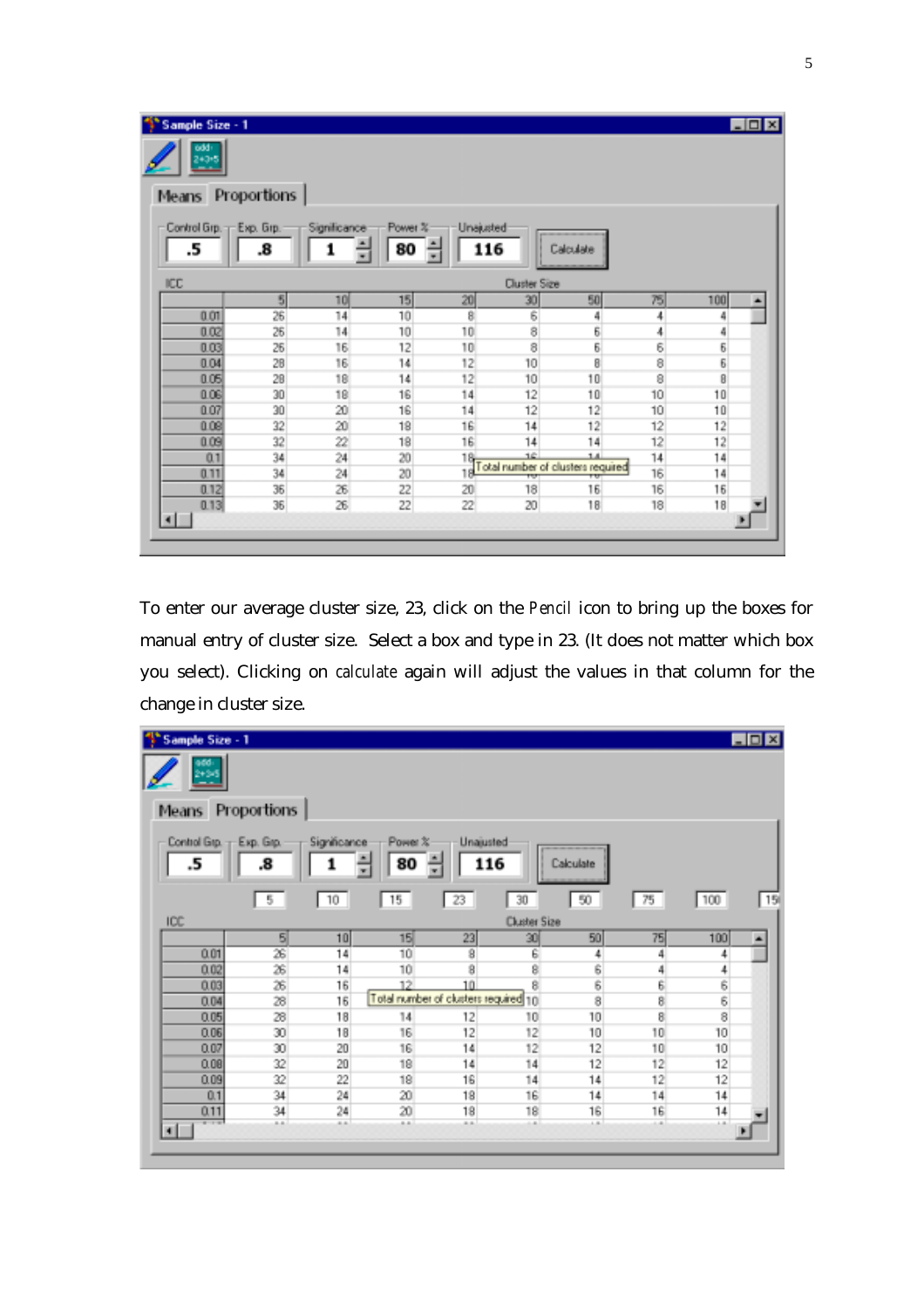To find the appropriate number of clusters you may need to scroll down through the table to find the ICC of 0.3. The number of clusters needed is 40, an increase in sample size from 116 to 920, highlighting the significant effect of clustering.

### **Detectable Differences**

The sample size calculator also calculates detectable differences for continuous and binary data. Click on *file* and select *New Difference Detectable*.

#### *Means*

For continuous data select *Means*. The Cluster Size , Number of Clusters and ICC are user defined. The sample size calculator will calculate the proportion of the standard deviation detectable, (the standardised difference  $\delta/\sigma$ ) for differing levels of significance and power, should a cluster randomised trial be run under these conditions.

For example, a cluster randomised trial is being planned with 10 clusters of average size 25 (with an assumed ICC of 0.01). We want to know the minimum clinical difference that such a trial can detect. First of all click on *File* and select *New Difference Detectable*. Enter the cluster size and number of clusters in the appropriate boxes. Click on *calculate*.

| Means              | Proportions                            |       |                 |       |               |       |       |       |       |
|--------------------|----------------------------------------|-------|-----------------|-------|---------------|-------|-------|-------|-------|
| 25<br>Significance | Cluster Size - No Clusters - ICC<br>10 | 0.01  | Calculate       |       | Pint<br>Power |       |       |       |       |
|                    | 39                                     | 95    | 90 <sub>1</sub> | 85    | 80            | 75    | 70    | 60    | 50    |
|                    | 0.690                                  | 0.594 | 0.543           | 0.508 | 0.481         | 0.457 | 0.436 | 0.398 | 0.362 |
|                    | 0.603                                  | 0.507 | 0.456           | 0.422 | 0.394         | 0.371 | 0.349 | 0.311 | 0.276 |
|                    |                                        | 0.463 | 0.412           | 0.377 | 0.350         | 0.326 | 0.305 | 0.267 | 0.231 |

Along the top of the table are the power levels and down the side are the significance levels. The cells in the table contain the proportion of standard deviation detectable for specific levels of significance and power. From the table we can see that for 5% significance and 80% power, the standardised difference is 0.394 (i.e. 0.394 of a standard deviation can be detected). To express this in natural measurement units, multiply this value by the estimated standard deviation.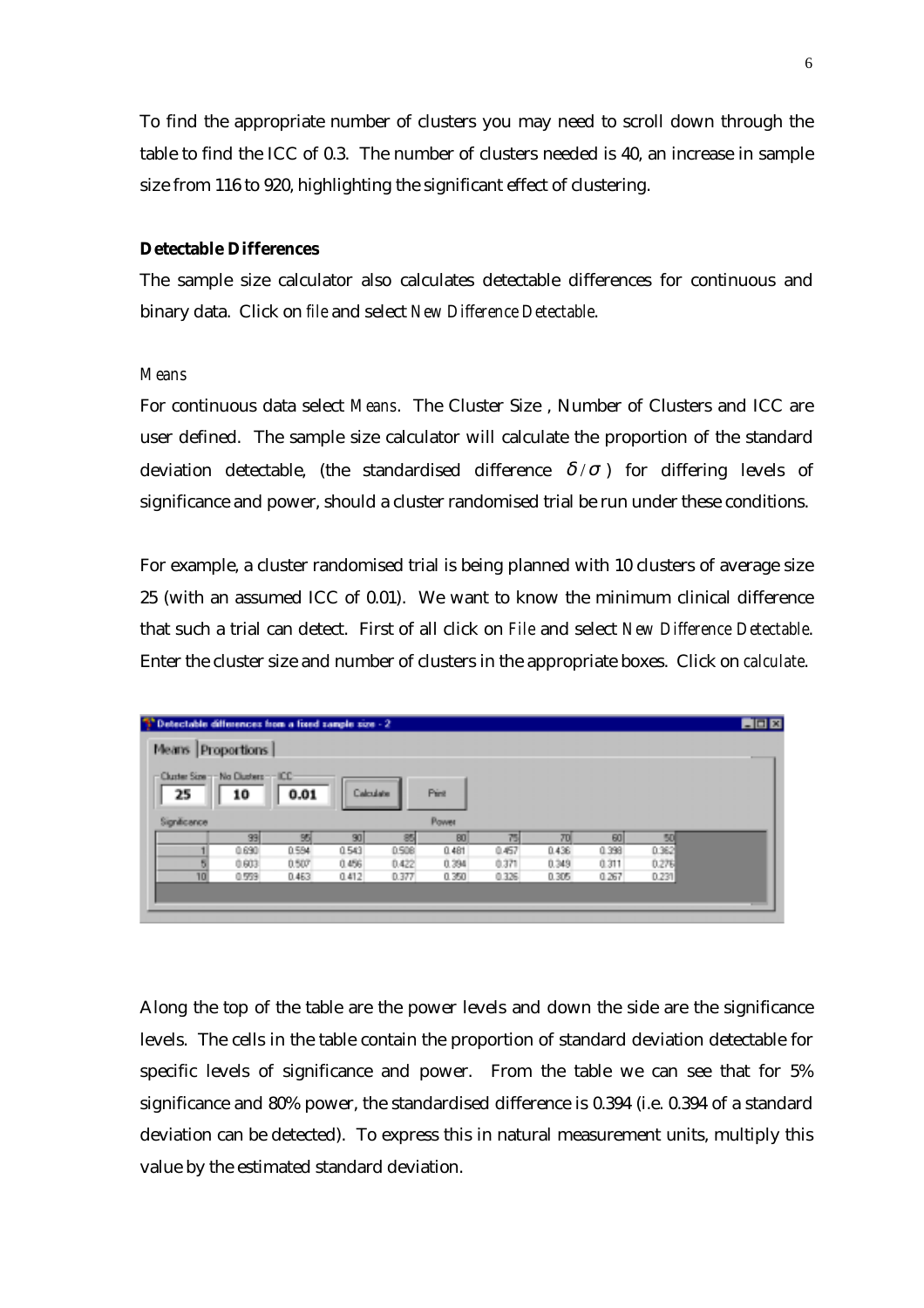#### *Proportions*

For binary data select the *Proportions* tab on the *Detectable Differences* window. In the binary case there is a box to enter the expected control group proportion. The cells in the table contain the proportion detectable in the experimental group, when we are looking for an *increase* from the control group proportion. In this situation we are looking at a positive outcome eg compliance rate.

The Cluster Size, Number of Clusters and an estimate of the ICC are entered as before and also the expected control group proportion. Clicking on *Calculate* will give the proportion expected in the experimental group and the difference between the two is the minimum increase that can be detected under these conditions.

(**Note**: if the calculator returns a value of 1 or above this indicates that the sample size is too small to detect meaningful differences)

Because the sample size calculator is framed towards positive outcomes (where an increase in proportion is desirable), a slightly different approach is required if we are looking to detect a decrease of some undesirable outcome eg mortality.

For example, a clinical guideline is formulated to minimise inappropriate prescribing for sore throat. A cluster randomised trial at practice level is to be set up to examine the effectiveness of the guideline. Twelve practices are available with an average size of 20 patients. Current estimates of inappropriate or unnecessary prescribing are 70% (an ICC of 0.05 is assumed). Entering these figures into the sample size calculator will give an experimental proportion of approximately 0.90 (5% significance, 80% power). This is not framed in terms of a decrease. To get the associated decrease we must enter in the *Control Grp.* box 1− *p*, where *p* is the expected proportion in the control group, in this case 1-0.7 = 0.3. The value returned by the sample size calculator on this occasion for the detectable experimental group proportion is 0.54. This value needs to be reversed to express this in the terms of the original proportion (1-0.54=0.46). Hence the decrease detectable in inappropriate prescribing is from 0.7 down to 0.46.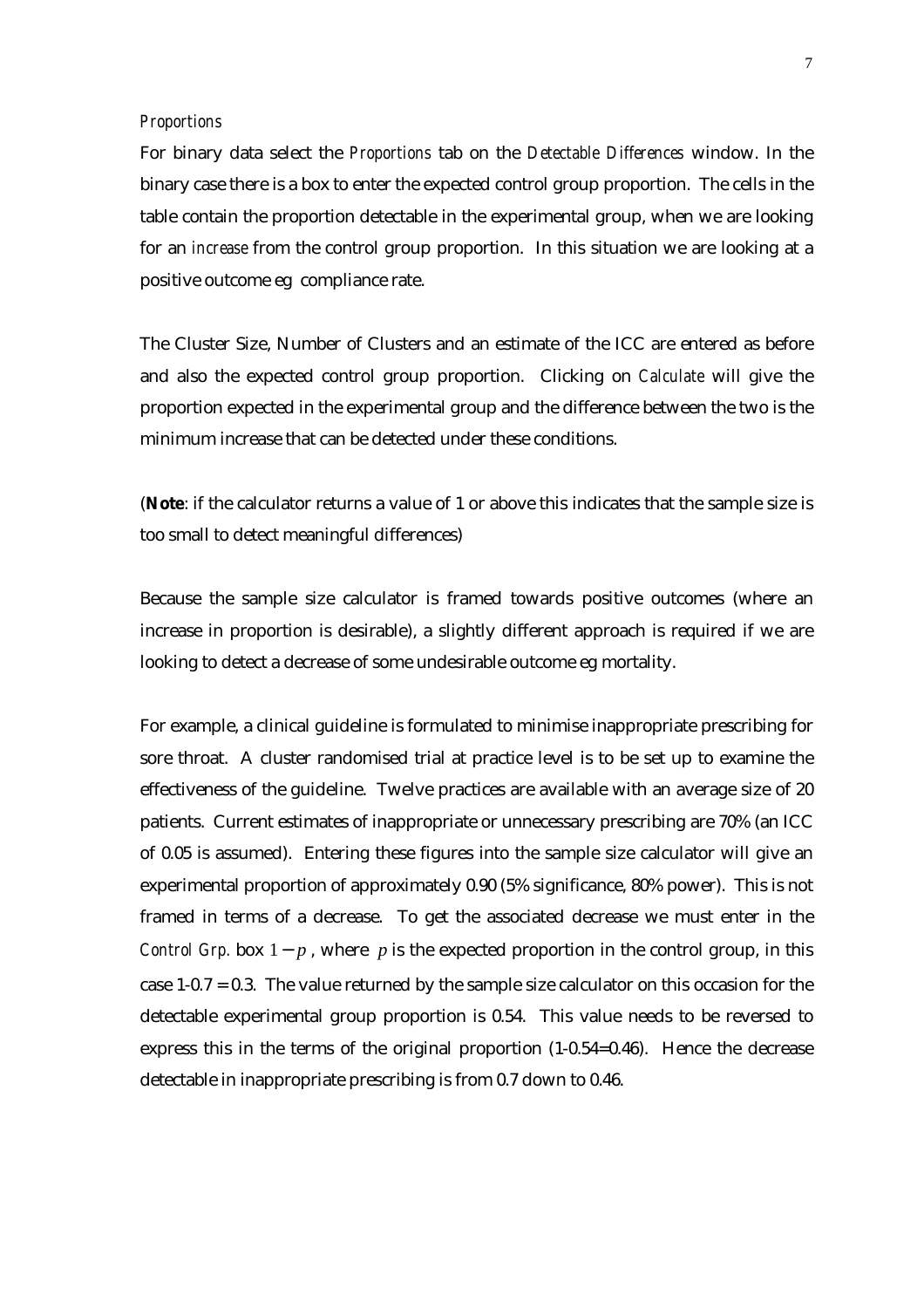## **References:**

- 1. Kish L. *Survey sampling*. Wiley, NewYork, 1965.
- 2. Donner A, Birkett N, Buck C. Randomization by Cluster, Sample Size Requirements and Analysis, *American Journal of Epidemiology* 1981; **114**: 906-915.